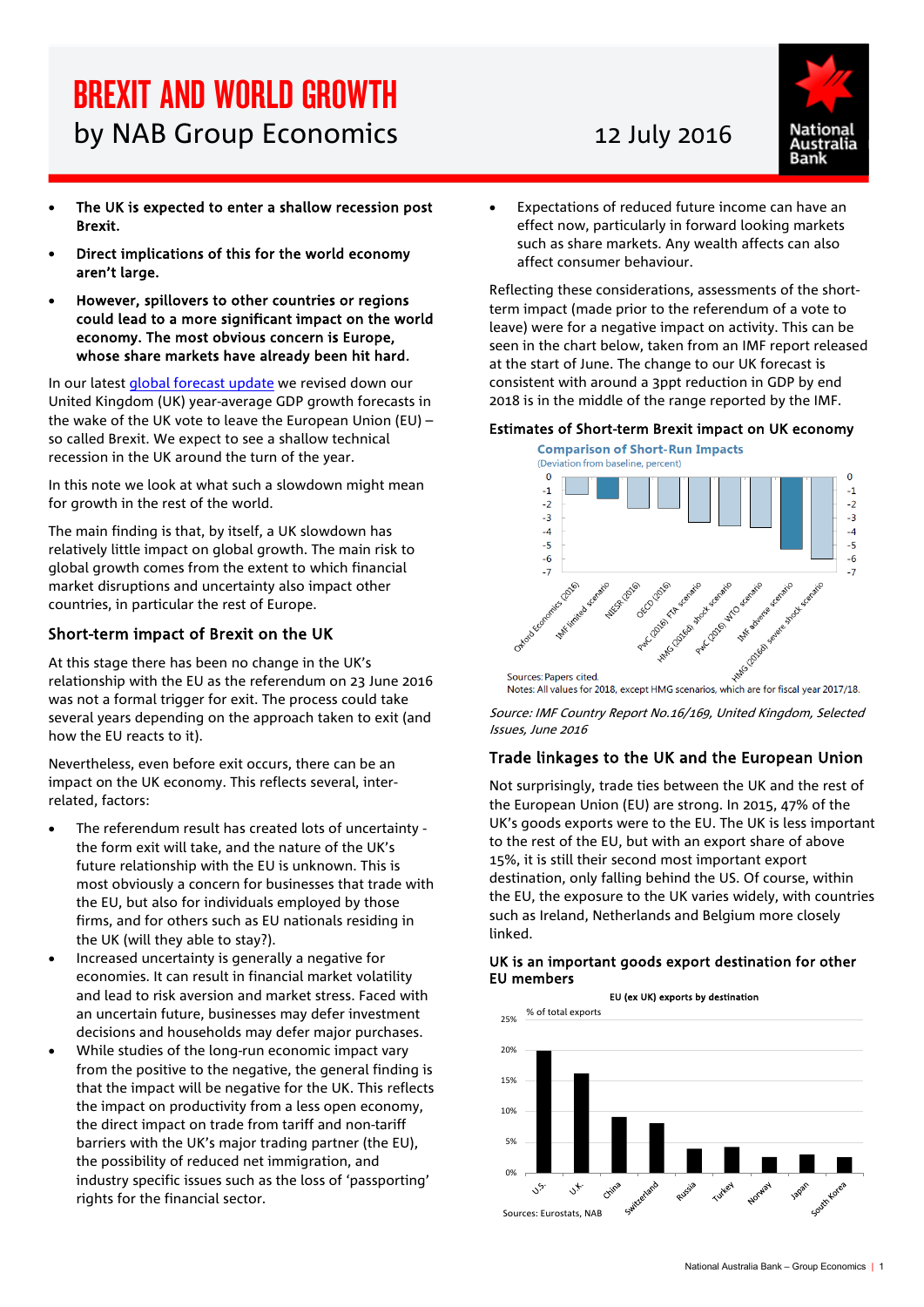However, for other major economies outside the EU, the linkages to the UK are minor; less than 5% of US, Chinese and Japanese exports go to the UK. However, the whole of the EU is far more significant, accounting for 15-20% of US and Chinese goods exports.

#### Rest of the EU more important than UK to world economy



#### Implications for the Rest of the World

With exports to the UK only a small part of other major economy trade this might suggest a limited impact on the global economy. However, a trade focus is too narrow as it ignores potential spillovers from financial markets and confidence.

To test the implications of Brexit we ran two scenarios through an integrated global economic model (from Oxford Economics).

- Direct impact scenario: The first involves incorporating a shock similar to that we have built into our own forecasts directly into the key GDP variables such as consumption and investment.
- A 'spillover' scenario: The second approach is to generate a similar sized shock but to change variables that explain why consumption, investment etc might decline. Specifically, this was done by variables relating to equities, financial market stress, spreads and confidence. Immediate (non-trade) spillovers to Europe were also included (proxied using an equity price shock a somewhat larger than we have already seen).

The results from these two approaches of modelling a similar sized UK downturn on the world economy are shown in the chart below.

#### Contagion to Europe – the main risk to global growth Cumulative deviation in GDP from baseline (ppts of GDP)



What they illustrate is that while the direct impact of a shock to the UK (primarily through trade) is small, the potential fall out for the world economy could be more significant if some of the negative factors at play - asset market declines, financial market stress or a loss of confidence – spill over into other countries or regions such as the rest of the EU. This is not surprising when considering that the UK's share of the global economy in 2015 was around 2.4% while the rest of the EU was a far more significant 14.6%.

In the scenario we have modelled, the uncertainty and financial market spillovers, particularly to Europe, lead to a peak decline in world GDP of 0.5ppts relative to baseline. It is worth noting that in either scenario, the impact on Australia is small; the 'spillover' scenario generates a depreciation of the Australian dollar which limits the impact on real GDP growth. See our recent research note, [Brexit – what does it mean for the Australian](http://business.nab.com.au/17461-17461/)  [economy?](http://business.nab.com.au/17461-17461/) for more discussion of the impact on Australia.

That there would be some impact on the EU outside of direct trade impacts would be expected. While it was the UK's decision to leave, the rest of the EU now (involuntarily) faces the prospect of being in a smaller trading block, with some of the same negative consequences. Moreover, there are concerns that the UK vote will trigger similar pressures in other EU countries which could even threaten the existence of the EU at the extreme. Of course, there are some differences; if UK growth were to be negatively affected by business (such as banking or manufacturing) moving to other EU countries or by reduced immigration from EU countries then this a positive for the EU.

So far, while there are signs of spillovers to Europe, some financial market indicators have held up better than others, suggestive of an outcome somewhere in-between the two scenarios at this early stage.

The UK vote has already had an impact on European stock markets. Other European stock markets actually fell by more than the UK market following the referendum and have only partially recovered their losses. Indeed the UK stock market is higher than it was pre-referendum (possibly reflecting translation benefits to profits of overseas operations from the large devaluation in the Pound).

#### Large decline in share markets in Europe and Japan Share price indices



While the rest of the EU is the most obvious location to feel the brunt of the Brexit decision, it is possible that it could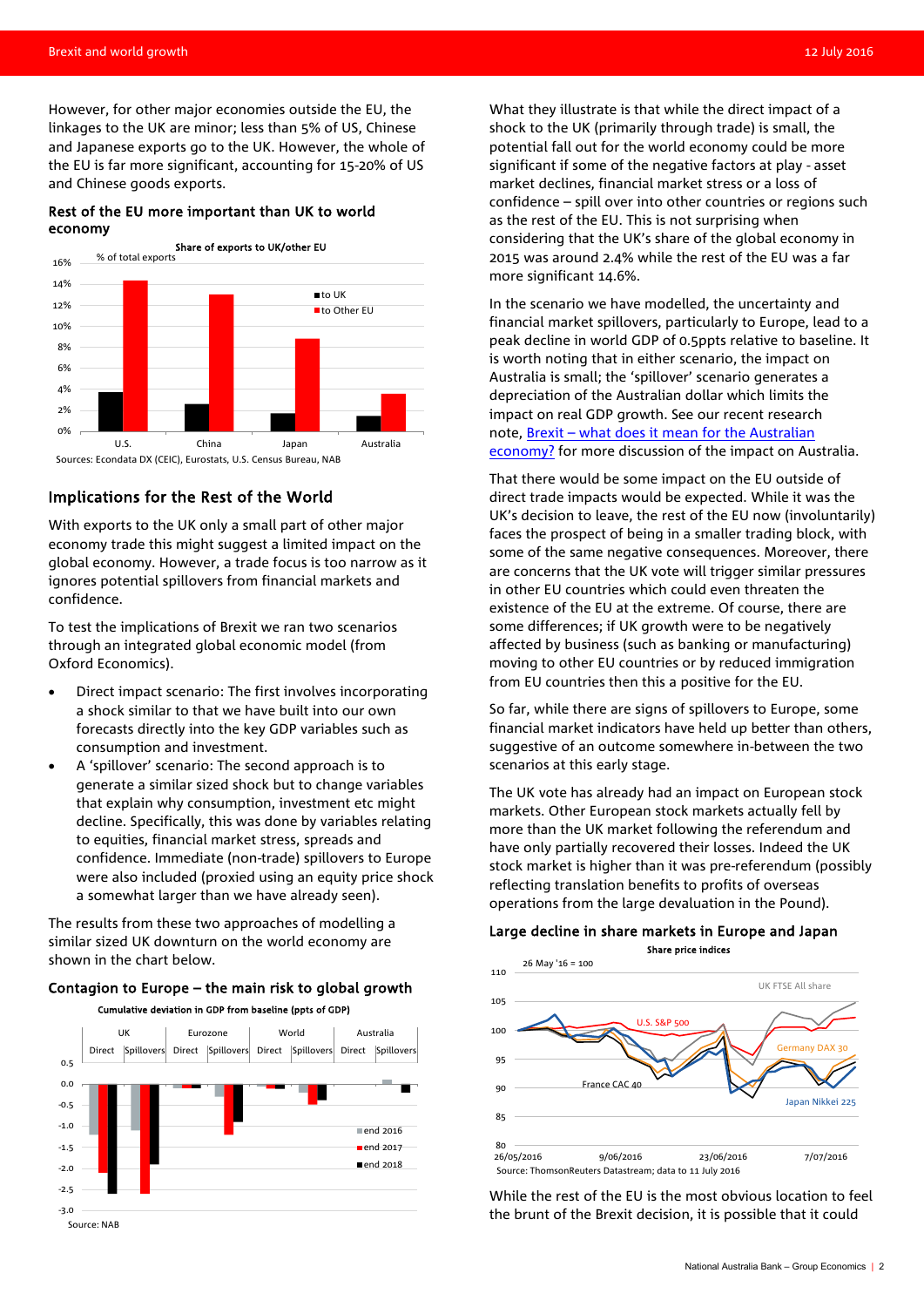also trigger a loss of confidence in other regions. For example, a similar size fall in the stock market has been seen in Japan. Part of the explanation for this may lie in the strong appreciation of the Yen since Brexit – reflecting 'safe haven' flows – and the negative impact on Japan's competitiveness. However, this would also represent an improvement in competitiveness for other countries; currency moves while potentially important for individual countries should generally not have much impact on global growth.

#### Currency moves since the UK referendum



Looking at changes in other financial market measures since the Brexit vote, the only one that stands out are longterm government bond yields. Corporate spreads in Europe did increase somewhat but quickly stabilised. The US VIX – the so-called fear index – quickly fell back after an initial jump; similar measures for other countries also stabilised fairly quickly although they remain a bit above their typical level.

In contrast long-term government bond yields have fallen substantially across a range of countries, including the US, as well as the more obvious candidates of the UK and Europe. While lower interest rates are, by themselves a positive for growth, they can also reflect a negative view of future growth prospects (or inflation pressures). If this view were to be proven correct, then the low yields only serve to mitigate the consequences. The decline in yields may also reflect expectations of monetary policy easing (particularly in the UK and Eurozone) or a delay to rate hikes (US Fed).

#### Spreads and volatility indices have generally stabilised…





Source: Bloomberg: Deutsche Bank Currency volatility index; SPX (VIX), FTSE, Euro Stoxx & Nikkei volatility indices. Data to 11 July 2016.

#### …but bond markets are sending a downbeat signal



#### For more information, please contact

Tony Kelly +613 9208 5049

antony.kelly@nab.com.au